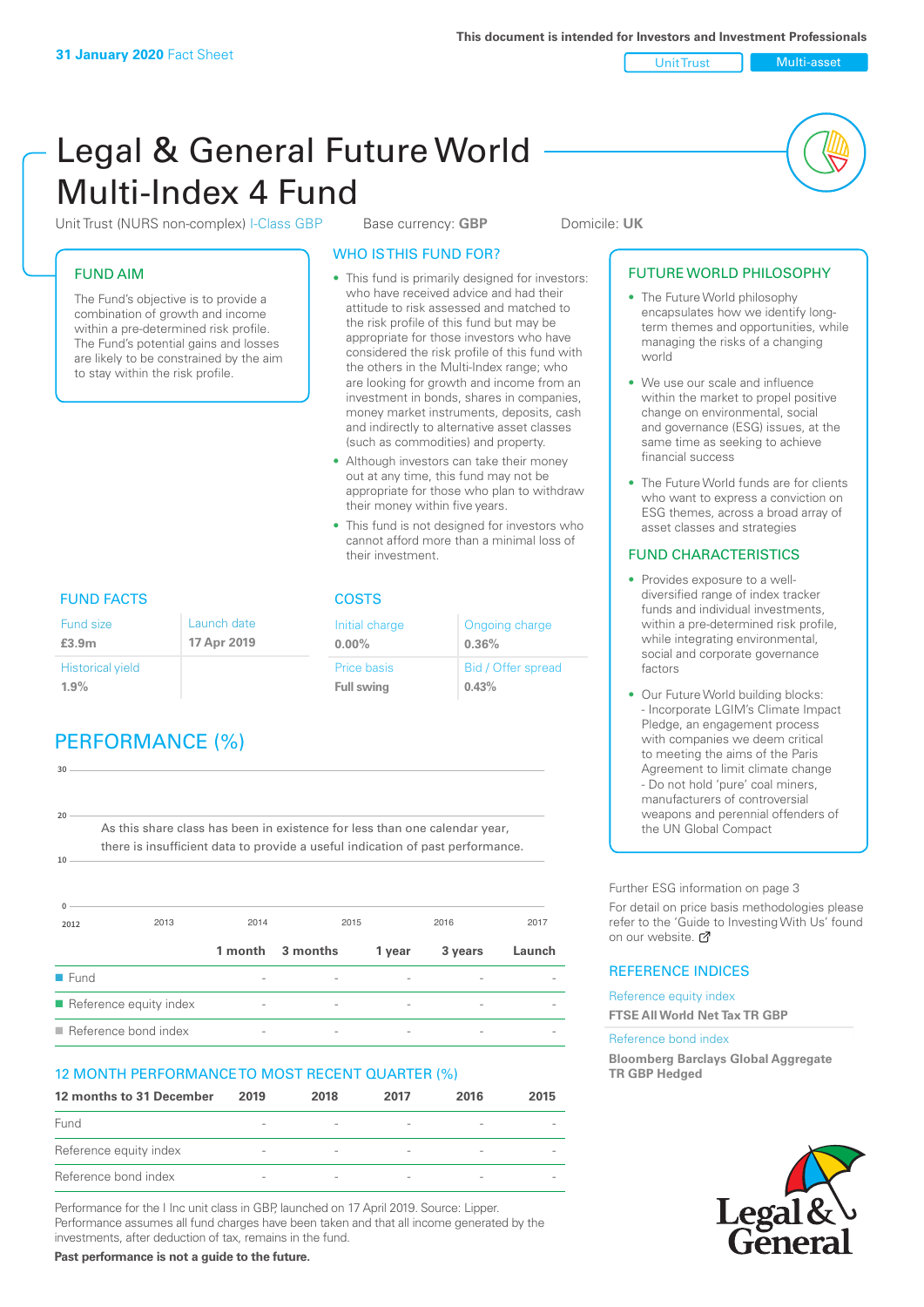### Legal & General Future World Multi-Index 4 Fund

Unit Trust (NURS non-complex) I-Class GBP

### PORTFOLIO BREAKDOWN

All data source LGIM unless otherwise stated. Totals may not sum due to rounding.





#### FUND MANAGERS

The fund managers have responsibility for managing the multi-index fund range. They are part of the Multi-Asset Funds (MAF) team in LGIM. This team focuses on designing and managing multi-asset funds that are tailored to match the specific objectives of various client types. The team sits within a wider Asset Allocation team which combines both depth of experience with a broad range of expertise from different fields, including fund management, investment consulting and risk management roles.

# TOP 10 HOLDINGS (%)

| L&G Future World Global Credit Fund                | 19.7 |
|----------------------------------------------------|------|
| L&G Future World ESG Developed Fund                | 18.8 |
| L&G Short Dated Sterling Corporate Bond Index Fund | 11.4 |
| L&G Future World ESG UK Fund                       | 8.9  |
| L&G Global Inflation Linked Bond Index Fund        | 6.4  |
| L&G All Stocks Gilt Index Trust                    | 6.3  |
| L&G High Income Trust                              | 4.2  |
| L&G ESG EM Gov Bond Local Currency Fund            | 3.4  |
| L&G Japan Equity UCITS ETF                         | 3.3  |
| L&G ESG EM Gov Bond USD Fund                       | 2.8  |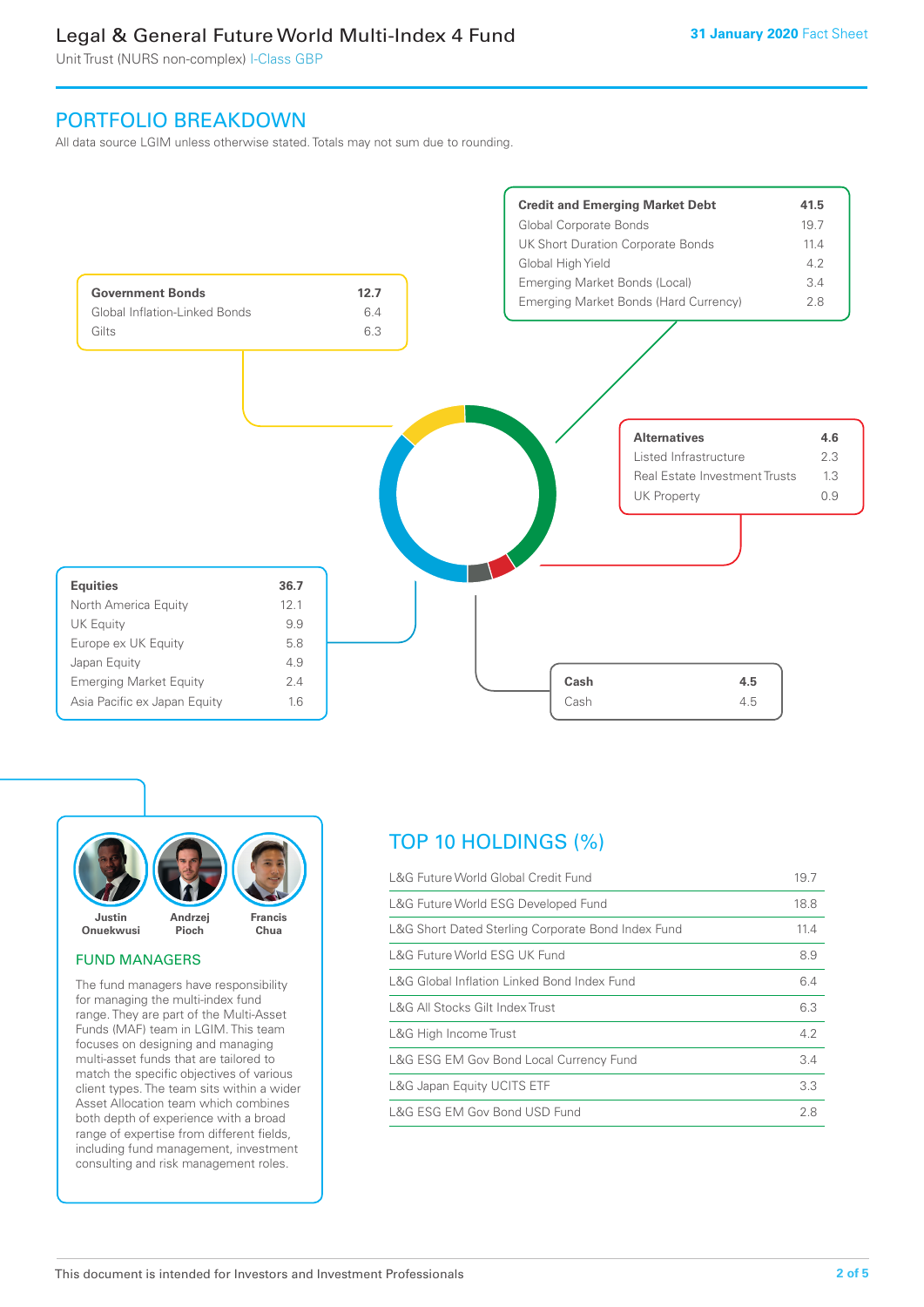### Legal & General Future World Multi-Index 4 Fund

Unit Trust (NURS non-complex) I-Class GBP

**52**

ESG score of comparator

# ESG COMMITMENT

**/100 /100**

From diesel emissions to oil spills, there have been many tangible examples in recent years of how failures in the way companies are run can have a harmful impact on the environment, society and investor returns. We believe responsible investing can mitigate the risk of such outcomes and has the potential to improve returns through the integration of environmental, social and governance (ESG) considerations, active ownership and longterm thematic analysis.

### ESG SCORE

We score companies based on environmental, social and governance factors. The ESG Score is aligned to our engagement and voting activities. As a result, this portfolio has an aggregate ESG Score of **55** versus a mainstream comparator of **52**.

ESG scores and carbon metrics are calculated for the portion of the portfolio that invests in LGIM's Future World funds.



### ENVIRONMENTAL PERFORMANCE

Carbon dioxide (CO2) is the most significant contributor to greenhouse gas emissions which are driving climate change. Compared to the unadjusted comparator, the fund will have a different exposure to current and future sources of carbon dioxide emissions.



**55**

ESG score of fund

**62%** Lower carbon reserves intensity than the unadjusted comparator

൹

**Equivalent to 4,745 barrels of oil**

### CARBON RESERVES

Carbon reserves are fossil fuels (coal, oil and gas) which, if burnt, will become the carbon emissions of the future. To meet global climate change targets, the unabated use of fossil fuels is expected to decline over time.

The figures below are a measure of the size of carbon reserves held by the fund's underlying companies.

**1,234** Fund **3,251 Comparator** 

**Tonnes of CO2 ei per \$1 million of market capitalisation**

The fund has **62%** lower carbon reserves intensityii compared to the unadjusted comparator. The difference in carbon reserves intensity means that for every \$1 million invested in the fund, the exposure to fossil fuels through the underlying companies is reduced by an amount equivalent to **4,745 barrels of oil**<sup>iii</sup>, compared to having invested in the unadjusted comparator.



**48%** Lower carbon emissions intensity than the unadjusted comparator

### CARBON EMISSIONS

Following the global Paris Agreement on climate change, companies in all sectors are expected to reduce their emissions to prepare and adapt for a low-carbon economy.

**88** Fund **169 Comparator** 

**Tonnes of CO2 e per \$1 million of sales**

The fund has **48%** lower carbon emissions intensity compared to the unadjusted comparator. Carbon emissions intensity describes the relationship between the carbon emissions of a company and its salesiv

The difference in carbon emissions intensity means that the fund has selected companies where, for the same level of sales, the associated emissions<sup>v</sup> are lower by 48% compared to the unadjusted comparator<sup>vi</sup>.



For further information please go to www.lgim.com/esginfo Ø

**The comparator for this fund is a bespoke asset-weighted blend\* of Solactive market-capitalisation indices in equities and credit. \*The blend will evolve over time in line with the actual asset allocation of the multi-asset fund.**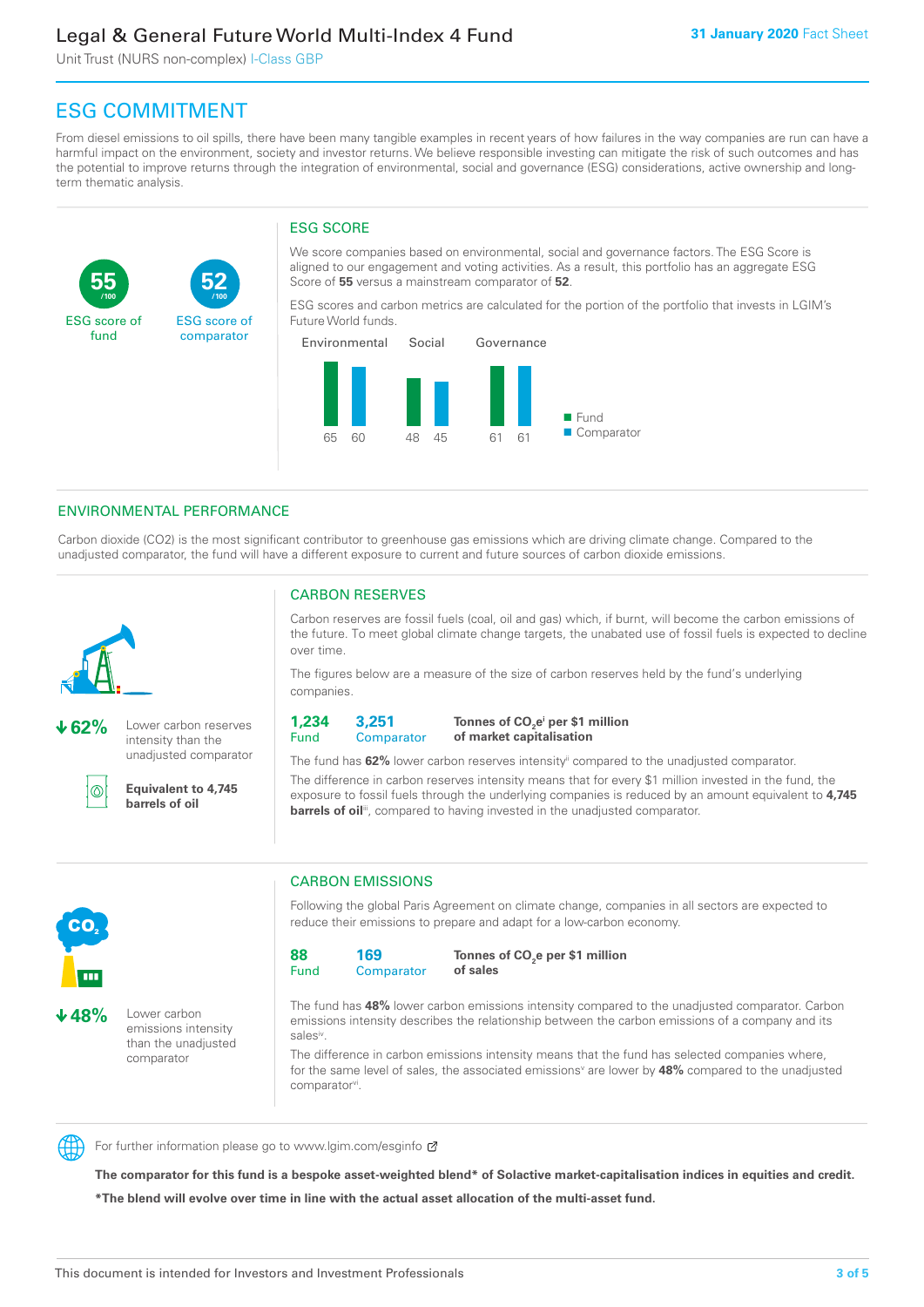## Legal & General Future World Multi-Index 4 Fund

Unit Trust (NURS non-complex) I-Class GBP

### **NOTES**

 $^\mathrm{i}$  Carbon dioxide equivalent (CO<sub>2</sub>e) is a standard unit to compare the emissions of different greenhouse gases.

<sup>ii</sup> The carbon reserves intensity of a company captures the relationship between the carbon reserves the company owns and its market capitalisation. The carbon reserves intensity of the overall fund reflects the relative weights of the different companies in the fund.

iii We consider one barrel of oil equivalent to 0.425 tonnes of CO<sub>2</sub>e, based on International Energy Agency and Intergovernmental Panel on Climate Change guidelines.

#### iv The choice of this metric follows best practice recommendations from the **Task Force on Climate-related Financial Disclosures**.

v Data on carbon emissions from a company's operations and purchased energy is used.

vi This measure is the result of differences in the weights of companies between the index or the fund and the comparator, and does not depend on the amount invested in the fund. It describes the relative 'carbon efficiency' of different companies in the comparator (i.e. how much carbon was emitted per unit of sales) or in the fund, not the contribution of an individual investor in financing carbon emissions.

We use a proxy comparator to represent a typical comparable universe for this fund.

**HSBC:** Source: HSBC Bank Plc. ("HSBC") – HSBC Climate Solutions Database. All rights in the HSBC Climate Solutions Database and data content therein are vested in HSBC. Neither HSBC, nor its affiliates accept any liability for the accuracy or completeness of the HSBC Climate Solutions Database. No further distribution of HSBC data is permitted without HSBC's express written consent.

**Trucost:** Source: S&P Trucost Limited © Trucost 2019. All rights in the Trucost Data and Reports vest in Trucost and/or its licensors. Neither Trucost, nor its affiliates, nor its licensors accept any liability for any errors, omissions or interruptions in the Trucost Data and/or Reports. No further distribution of the Data and/or Reports is permitted without Trucost's express written consent.

**Sustainalytics:** Part of this publication may contain Sustainalytics proprietary information that may not be reproduced, used, disseminated, modified nor published in any manner without the express written consent of Sustainalytics. Nothing contained in this publication shall be construed as to make a representation or warranty, express or implied, regarding the advisability to invest in or include companies in investable universes and/or portfolios. The information is provided "as is" and, therefore Sustainalytics assumes no responsibility for errors or omissions. Sustainalytics cannot be held liable for damage arising from the use of this publication or information contained herein in any manner whatsoever.

The calculations above rely on third party data provided at a point in time that may not cover the entirety of the fund's investments or the fund's comparator. As a result, what we report may change as third party data changes and may also differ from other third party calculations.

**Refinitiv:** Source: Refinitiv ESG